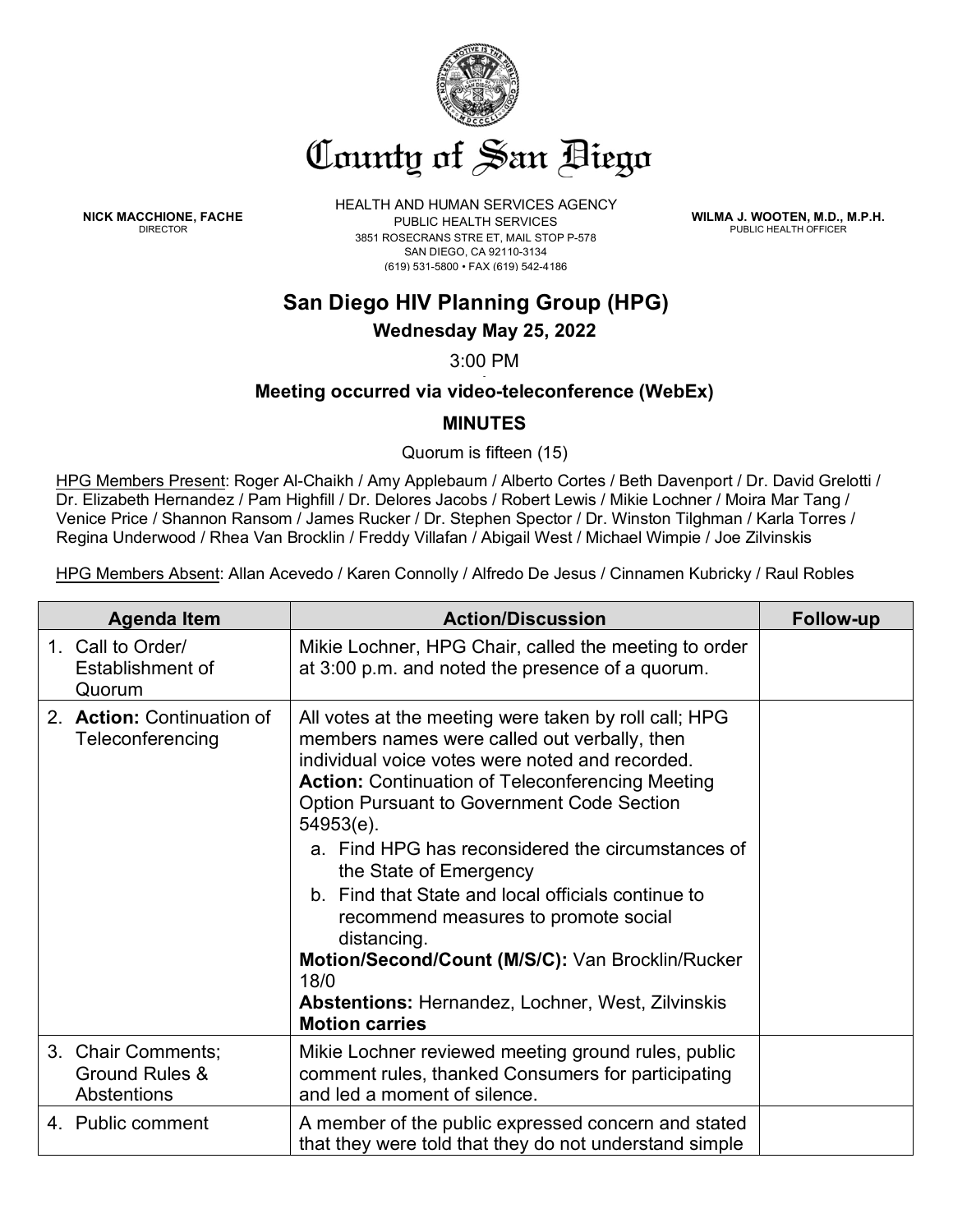| <b>Agenda Item</b>                                                                                                                                                                    | <b>Action/Discussion</b>                                                                                                                                                                                                                                                                                                                                           | <b>Follow-up</b> |
|---------------------------------------------------------------------------------------------------------------------------------------------------------------------------------------|--------------------------------------------------------------------------------------------------------------------------------------------------------------------------------------------------------------------------------------------------------------------------------------------------------------------------------------------------------------------|------------------|
|                                                                                                                                                                                       | math regarding data for service utilization. They also<br>stated that they feel that the Membership Committee's<br>report that it is in compliance with the race/ethnicity<br>categories on the HPG application is misleading.                                                                                                                                     |                  |
| 5. Sharing our concerns/<br>Comments on Items not<br>on the agenda                                                                                                                    | An HPG member asked about the status of<br>hiring for the two new service categories,<br>Housing Case Management and Housing<br>Placement and Advocacy services. Lauren<br>Brookshire will discuss this during Recipient's<br>report.<br>An HPG member expressed frustration with<br>medical insurance and asked PSRAC to<br>consider funding benefits counseling. |                  |
| 6. Action: Approval of the<br><b>HIV Planning Group</b><br>(HPG) agenda for May<br>25, 2022                                                                                           | <b>Action:</b> Approve the HPG Meeting agenda for May<br>25, 2022 as presented.<br>M/S/C: Ransom/Rucker 19/0<br><b>Abstentions: Hernandez Lochner, West, Zilvinskis</b><br><b>Motion carries</b>                                                                                                                                                                   |                  |
| 7. Old Business                                                                                                                                                                       |                                                                                                                                                                                                                                                                                                                                                                    |                  |
|                                                                                                                                                                                       | None                                                                                                                                                                                                                                                                                                                                                               |                  |
| 8. New Business                                                                                                                                                                       |                                                                                                                                                                                                                                                                                                                                                                    |                  |
| a. Action Item:<br>(Membership<br>Committee): Review<br>and approve<br>recommendation(s)<br>for HPG membership.                                                                       | No actions currently.                                                                                                                                                                                                                                                                                                                                              |                  |
| b. Action Item: (Priority<br><b>Setting and Resource</b><br><b>Allocation Committee</b><br>(PSRAC): Review<br>and approve<br>recommendations for<br>reallocation of funds<br>in FY 22 | No actions currently.                                                                                                                                                                                                                                                                                                                                              |                  |
| c. Update: Ad hoc<br>Committee for<br>revision of Bylaws                                                                                                                              | Mikie Lochner noted the draft proposed changes to<br>bylaws has been sent to County Counsel for review. It<br>will return to Steering Committee and then be<br>forwarded to the Consumer Committee and HPG for<br>review.                                                                                                                                          |                  |
| d. Action: Approval of<br><b>HPG</b> minutes from<br>April 27, 2022                                                                                                                   | Action: Approve the HPG minutes from April 27, 2022<br>as presented.<br>M/S/C: Villafan/Van Brocklin 15/0<br>Abstentions: Hernandez, Highfill, Lochner, West,<br><b>Zilvinskis</b>                                                                                                                                                                                 |                  |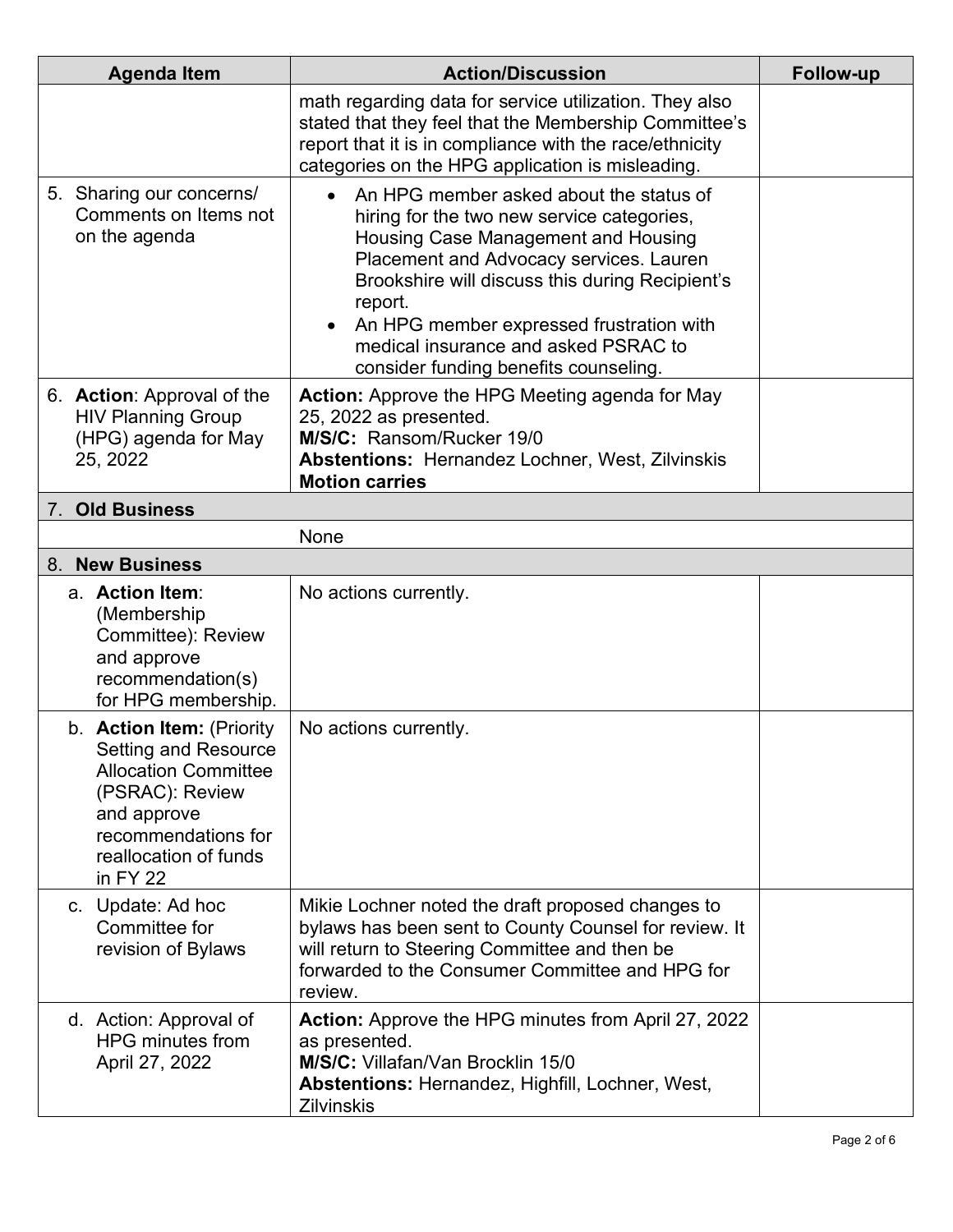| <b>Agenda Item</b>                                                                                               | <b>Action/Discussion</b>                                                                                                                                                                                                                                                                                                                                                                                                                                                                                                                                                                                                                                                                                                                                                                                                                                                                                                                                                                                                                                                                                                                                | Follow-up         |
|------------------------------------------------------------------------------------------------------------------|---------------------------------------------------------------------------------------------------------------------------------------------------------------------------------------------------------------------------------------------------------------------------------------------------------------------------------------------------------------------------------------------------------------------------------------------------------------------------------------------------------------------------------------------------------------------------------------------------------------------------------------------------------------------------------------------------------------------------------------------------------------------------------------------------------------------------------------------------------------------------------------------------------------------------------------------------------------------------------------------------------------------------------------------------------------------------------------------------------------------------------------------------------|-------------------|
|                                                                                                                  | <b>Motion carries</b>                                                                                                                                                                                                                                                                                                                                                                                                                                                                                                                                                                                                                                                                                                                                                                                                                                                                                                                                                                                                                                                                                                                                   |                   |
| e. Action: Approval of<br>HPG consent agenda<br>for May 25, 2022                                                 | <b>ACTION:</b> Approval of HPG consent agenda for May<br>25, 2022, which includes acceptance of the following<br>committee minutes: Steering Committee: April 19,<br>2022; Strategies and Standards Committee: April 5,<br>2022; Membership Committee; April 13, 2022; Priority<br>Setting and Resource Allocation Committee: April 14,<br>2022; Medical Standards and Evaluation Committee:<br>November 16, 2021 (Included for your information, not<br>for acceptance; CARE Partnership: April 18, 2022)<br>M/S/C: Cortes/Rucker 18/0<br>Abstentions: Hernandez, Highfill, Lochner, West,<br>Wimpie, Zilvinskis<br><b>Motion carries</b>                                                                                                                                                                                                                                                                                                                                                                                                                                                                                                              | $(6 \text{ min})$ |
| Information: Board<br>f<br>Letter                                                                                | A letter asking for authorization to accept funds will go<br>forward to the Board of Supervisors after the final<br>notice of Part A Ryan White (RW) full grant award has<br>been received.                                                                                                                                                                                                                                                                                                                                                                                                                                                                                                                                                                                                                                                                                                                                                                                                                                                                                                                                                             |                   |
| <b>Presentation: The</b><br>g.<br>priority setting and<br>resource allocation<br>process – Dr. Delores<br>Jacobs | Dr. Jacobs reviewed the priority setting and budget<br>allocation process highlighting the following:<br>The Priority Setting and Resource Allocation<br>Committee makes recommendations on priority<br>rankings and budget allocation which are<br>forwarded to the HPG, which makes the final<br>$decision(s)$ .<br>The committee reviews and analyzes several<br>data sets and makes decisions to address local<br>racial/ethnic disparities, including for Black men<br>who have sex with men (MSM), Latinx MSM<br>and Transgender persons.<br>The committee meets weekly in June and July<br>to review data and make recommendations for<br>priority rankings and budget allocation based<br>on that data for the following year (beginning<br>March $1st$ )<br>Priority rankings are related to but do not<br>determine the amount allocated to a service<br>category.<br>Committee members, HPG members, and<br>participants are invited to review key data<br>findings from last year and the upcoming year<br>on the HPG website (www.sdplanning.org) at<br>their own pace.<br>Everyone is invited to participate in the process<br>and speak. | $\overline{ }$    |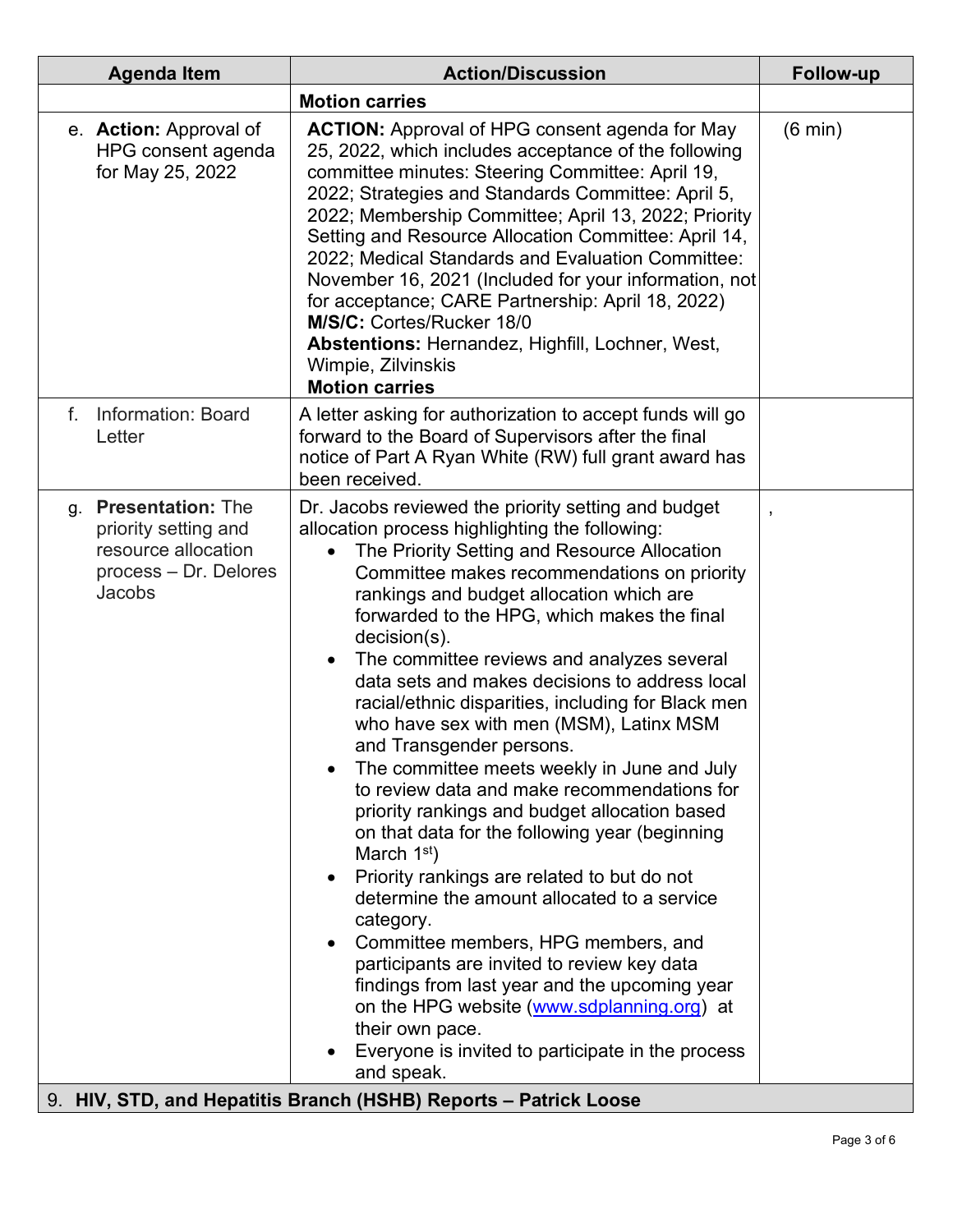| <b>Agenda Item</b>                                              | <b>Action/Discussion</b>                                                                                                                                                                                                                                                                                                                                                                                                                                                                                                                                                                                                                                                                                                                                                                                                                                                                              | <b>Follow-up</b> |
|-----------------------------------------------------------------|-------------------------------------------------------------------------------------------------------------------------------------------------------------------------------------------------------------------------------------------------------------------------------------------------------------------------------------------------------------------------------------------------------------------------------------------------------------------------------------------------------------------------------------------------------------------------------------------------------------------------------------------------------------------------------------------------------------------------------------------------------------------------------------------------------------------------------------------------------------------------------------------------------|------------------|
| a. HSHB Monthly<br>Report: May 2022                             | Lauren Brookshire reviewed the monthly HSHB report,<br>which was included in the meeting materials packet,<br>highlighting the following:<br>• There are several procurements in progress for<br>the Ending the HIV Epidemic (EHE) grants and<br>for RW services.<br>The FY 22 RW Part A and Minority AIDS<br>Initiative (MAI) final notice of grant award has<br>not yet been reviewed.<br>A RW virtual site visit from the Health<br><b>Resources and Services Administration</b><br>(HRSA) is occurring this week. Any findings will<br>be shared at an exit interview of Friday, May<br>27, 2022.<br>The Housing Case Management contract is<br>expected in the next few weeks (June/July).                                                                                                                                                                                                       |                  |
| b. HRSA, CDC and<br>CDPH policies and<br>procedures updates     | No updates                                                                                                                                                                                                                                                                                                                                                                                                                                                                                                                                                                                                                                                                                                                                                                                                                                                                                            |                  |
| c. Expenditure/budget<br>review                                 | The Final FY 21 expenditure sheet was provided as a<br>separate document to HPG members by email and<br>included in the Power Point presentation. Lauren<br>highlighted the following:<br>• There is approximately \$586,000 in savings in<br>RW Part A and MAI. Approximately \$350,000<br>will be requested to roll over into FY 22.<br>RW Part B spent 100% of the funding for<br>$\bullet$<br><b>Outpatient Ambulatory Health Services.</b><br>Prevention at 4 months into the fiscal year (FY)<br>is expending as expected.<br>The EHE CDPH grant has no contracts in place<br>yet, thus no spending.<br>The EHE HRSA grant is on track for spending<br>with contracts in place<br>There was a robust discussion regarding RW Part A<br>savings and recommendations about how to align<br>allocations with need so that funds could be used to<br>provide service instead of going back to HRSA. |                  |
| d. Service Utilization<br>Summary Report-<br>through April 2022 | The service utilization report was included in the<br>meeting materials packet. Lauren Brookshire<br>highlighted the following:<br>Through April 30, 3022 there has been an<br>approximate 15% decrease in the number of<br>clients seen, compared to the previous year.<br>Viral suppression of RW clients is 93%                                                                                                                                                                                                                                                                                                                                                                                                                                                                                                                                                                                    |                  |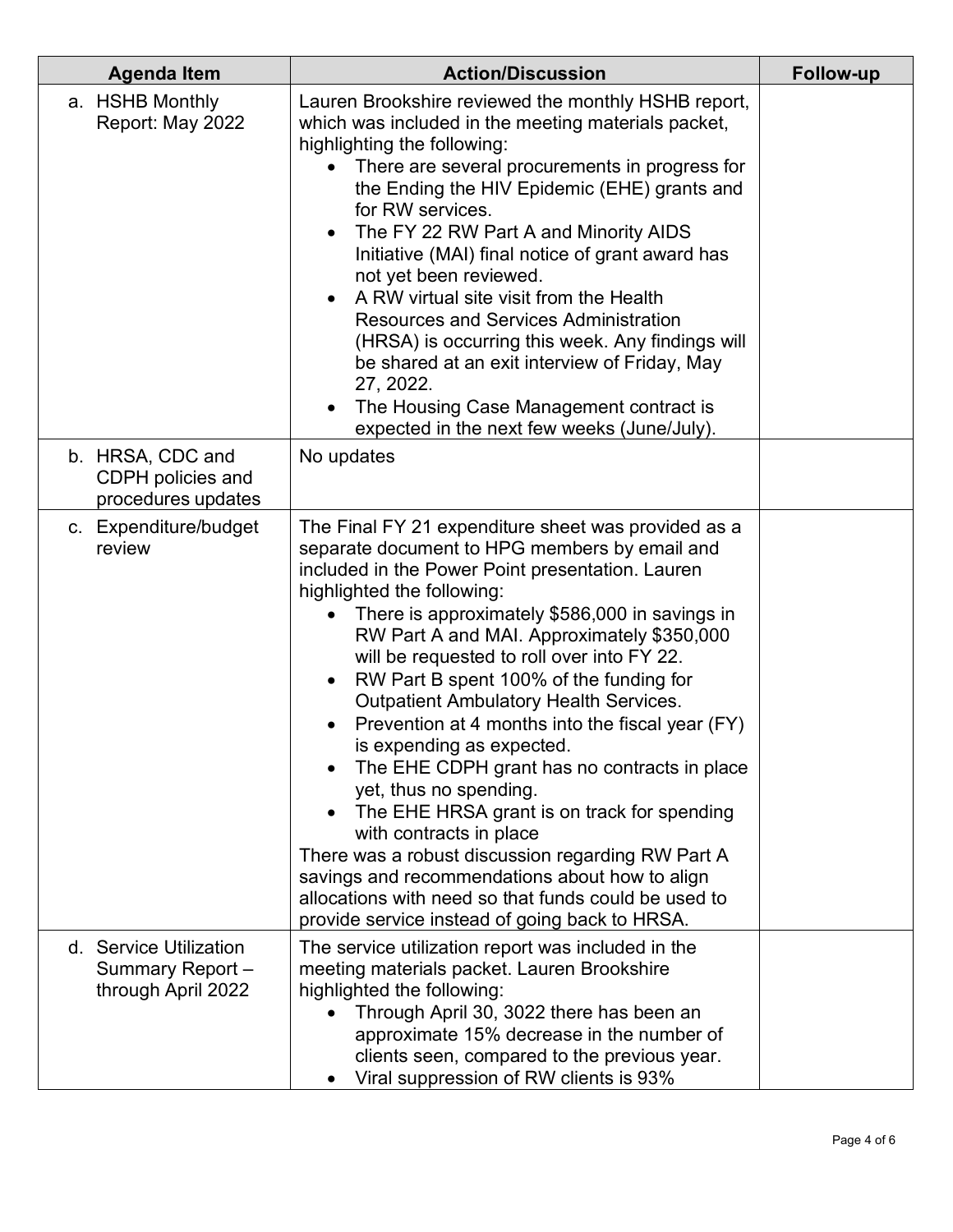| <b>Agenda Item</b>                                                                       | <b>Action/Discussion</b>                                                                                                                                                                                                                                                                                                                                                                                                                                                                                                                                                                                                                                                                                                                                                                                                                                                                                                                                                                                                                                                                                                                                                                                                                                                                                                                                                                                                                                                                                                                                                                                   | <b>Follow-up</b> |
|------------------------------------------------------------------------------------------|------------------------------------------------------------------------------------------------------------------------------------------------------------------------------------------------------------------------------------------------------------------------------------------------------------------------------------------------------------------------------------------------------------------------------------------------------------------------------------------------------------------------------------------------------------------------------------------------------------------------------------------------------------------------------------------------------------------------------------------------------------------------------------------------------------------------------------------------------------------------------------------------------------------------------------------------------------------------------------------------------------------------------------------------------------------------------------------------------------------------------------------------------------------------------------------------------------------------------------------------------------------------------------------------------------------------------------------------------------------------------------------------------------------------------------------------------------------------------------------------------------------------------------------------------------------------------------------------------------|------------------|
|                                                                                          | The service capacity report shows one outlier;<br>daytime in-person psychiatric appts in the North<br>region is greater than 21 days.                                                                                                                                                                                                                                                                                                                                                                                                                                                                                                                                                                                                                                                                                                                                                                                                                                                                                                                                                                                                                                                                                                                                                                                                                                                                                                                                                                                                                                                                      |                  |
| e. Monthly Client<br><b>Service Evaluation</b><br>(Goldenrod) CQM<br>update - April 2022 | There were no goldenrods received in April.                                                                                                                                                                                                                                                                                                                                                                                                                                                                                                                                                                                                                                                                                                                                                                                                                                                                                                                                                                                                                                                                                                                                                                                                                                                                                                                                                                                                                                                                                                                                                                |                  |
| 10. Reports                                                                              |                                                                                                                                                                                                                                                                                                                                                                                                                                                                                                                                                                                                                                                                                                                                                                                                                                                                                                                                                                                                                                                                                                                                                                                                                                                                                                                                                                                                                                                                                                                                                                                                            |                  |
| a. Committee Reports                                                                     | Membership Committee: Actively recruiting, sharing<br>the vacant HPG seat list with HPG members to assist<br>in recruiting.<br>Strategies & Standards Committee: Working with the<br>State of CA on the 5-year Integrated Plan for HIV<br>Care and Prevention; participated in a call with<br>consultants on May 9, 2022; working to ensure locally<br>collected information is shared with the State and<br>ensuring Consumer voices are heard. Drafting service<br>standards for Housing Case Management and<br>reviewing the Justice, Equity, Diversity, and Inclusion<br>(JEDI) principles document with the Consumer Group<br>and Steering Committee.<br><b>Priority Setting and Resource Allocation Committee</b><br>(PSRAC): Reviewing data in June and preparing for<br>the priority setting and resource allocation process in<br>July. Expenditure data is reviewed at each meeting;<br>however, the data is approx. $6 - 8$ weeks behind. It is<br>easier to make reallocations earlier in the FY.<br><b>Medical Standards and Evaluation Committee:</b><br>(MSEC): Reviewed the GTZ Action Plan; looking to<br>explore the information in more depth; reviewed the<br>aggregate report from the annual chart review.<br>Consumer Group: There was no meeting in May due<br>to lack of a quorum; in June, the committee will<br>participate in the Happyville mock priority and<br>resource allocation exercise.<br>Steering Committee: HPG revised Bylaws reviewed<br>and forwarded to County Counsel; there was a robust<br>discussion on Racism, which will continue in the June<br>meeting. |                  |
| b. Planning Group<br><b>Support Staff (PGSS)</b><br>Report                               | Rodney von Jaeger reviewed:<br>The final FY 21 administrative budget was provided<br>İ.<br>to HPG members as an added document by email<br>and included in the meeting Power Point<br>presentation.<br>The results of the poll on in-person meetings from<br>II.<br>the May HPG meeting was presented.                                                                                                                                                                                                                                                                                                                                                                                                                                                                                                                                                                                                                                                                                                                                                                                                                                                                                                                                                                                                                                                                                                                                                                                                                                                                                                     |                  |